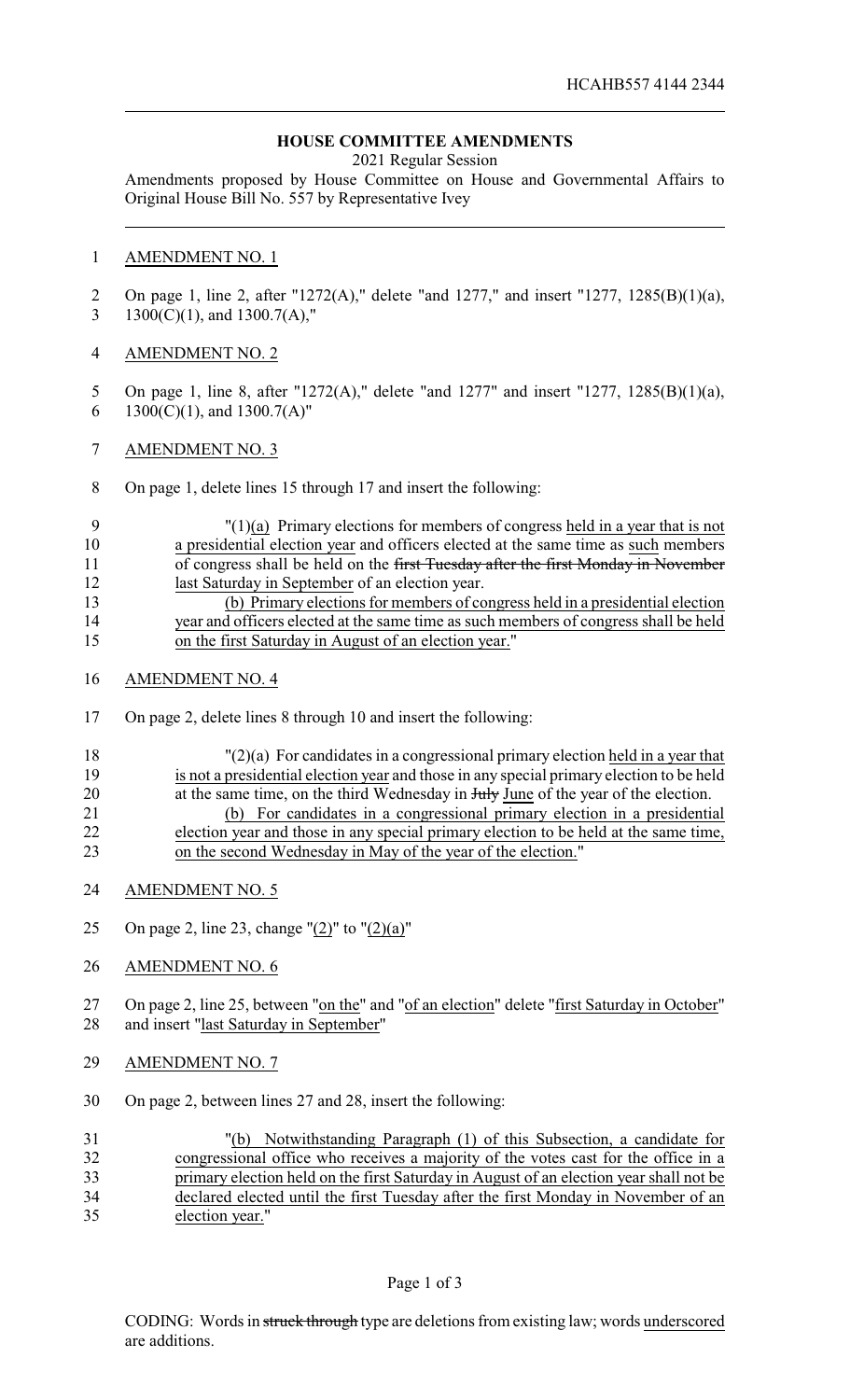- AMENDMENT NO. 8
- 2 On page 3, line 5, change " $(2)$ " to " $(2)(a)$ "
- AMENDMENT NO. 9
- On page 3, at the beginning line 7, delete "first Saturday in October" and insert "last Saturday in September"
- AMENDMENT NO. 10
- On page 3, between lines 10 and 11, insert the following:

 "(b) Notwithstanding Paragraph (1) of this Subsection, if after the close of the qualifying period for candidates in a congressional primary election to be held 10 on the first Saturday in August of an election year, there is only one candidate for a congressional office, the name of the candidate shall not appear on the ballot in either the primary or the general election, and he shall be declared elected on the first Tuesday after the first Monday in November of an election year."

- AMENDMENT NO. 11
- On page 3, line 27, after "A." insert "(1)
- AMENDMENT NO. 12

 On page 4, line 1, after "years." delete the remainder of the line and delete line 2 in its entirety and insert the following:

- "(2)(a) The primary election held in a year that is not a presidential election 20 year shall be held on the first Tuesday after the first Monday in November last Saturday in August of an election year. (b) In a presidential election year, the primary election shall be held on the
- first Saturday in August of an election year."
- AMENDMENT NO. 13
- On page 4, delete lines 20 and 21 in their entirety and insert the following:

 "election held on the last Saturday in September or the first Saturday in August of an election year or if such a candidate in a primary election to be held on either congressional primary date of an"

- AMENDMENT NO. 14
- On page 4, between lines 25 and 26, insert the following:
- 
- §1285. Notice of election

 $**$  \* \*

33 \* \* \* \* B.(1)(a) Written notice of the election and the certificate required by Subparagraph (b) of this Paragraph shall be transmitted to the secretary of state and each clerk of court and registrar of voters in the area affected by the election. If the election is to be held on a primary election date, then such notice and certificate shall be received by the secretary of state at least four weeks prior to the opening of the qualifying period for the primary election. If the election is not to be held on a primary election date, then the notice and certificate shall be received by the secretary of state on or before the fifty-fourth day prior to the election, except for an election to be held on the first Tuesday after the first Monday in November of a